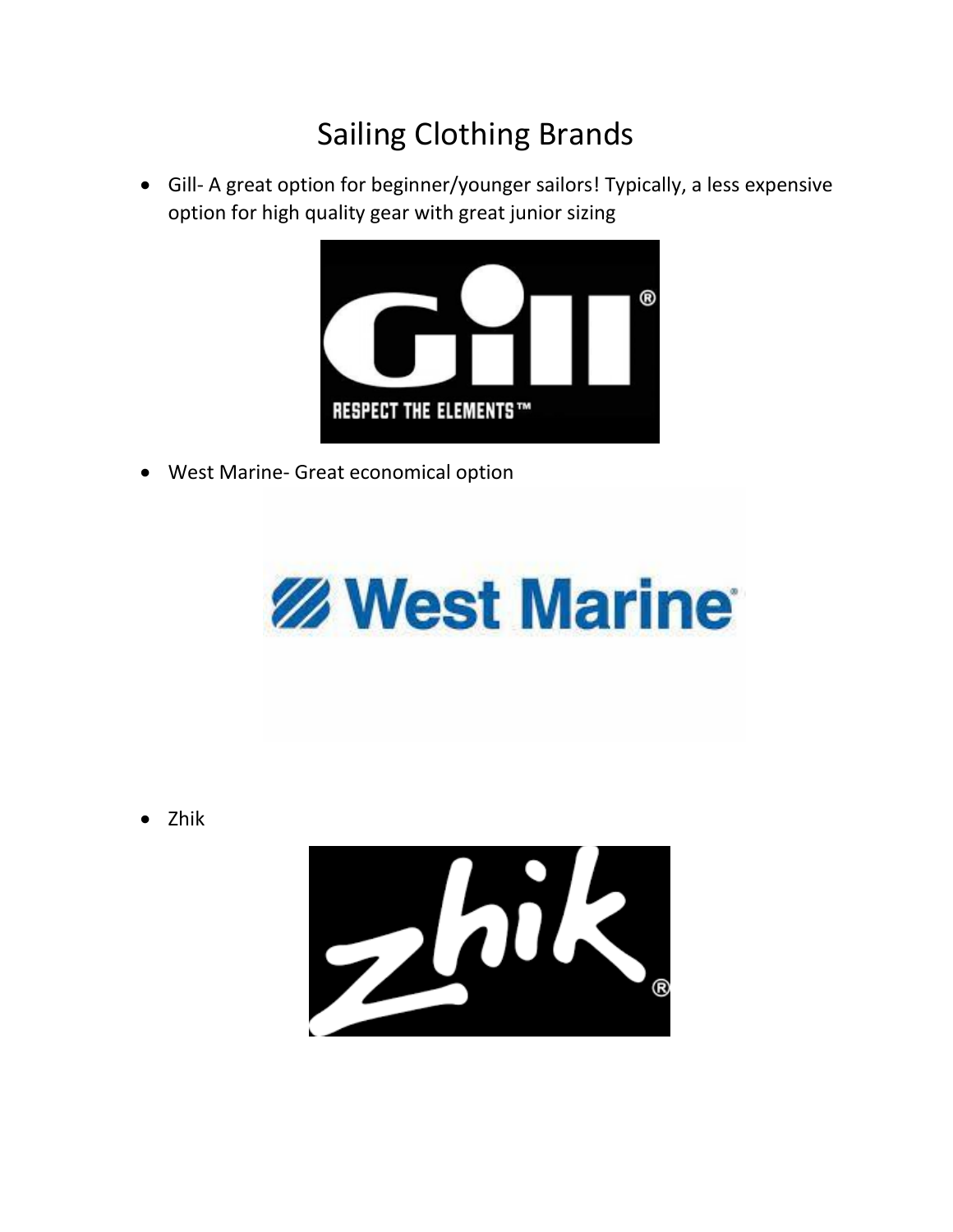• Helly Hansen



• Henri Lloyd



• Musto

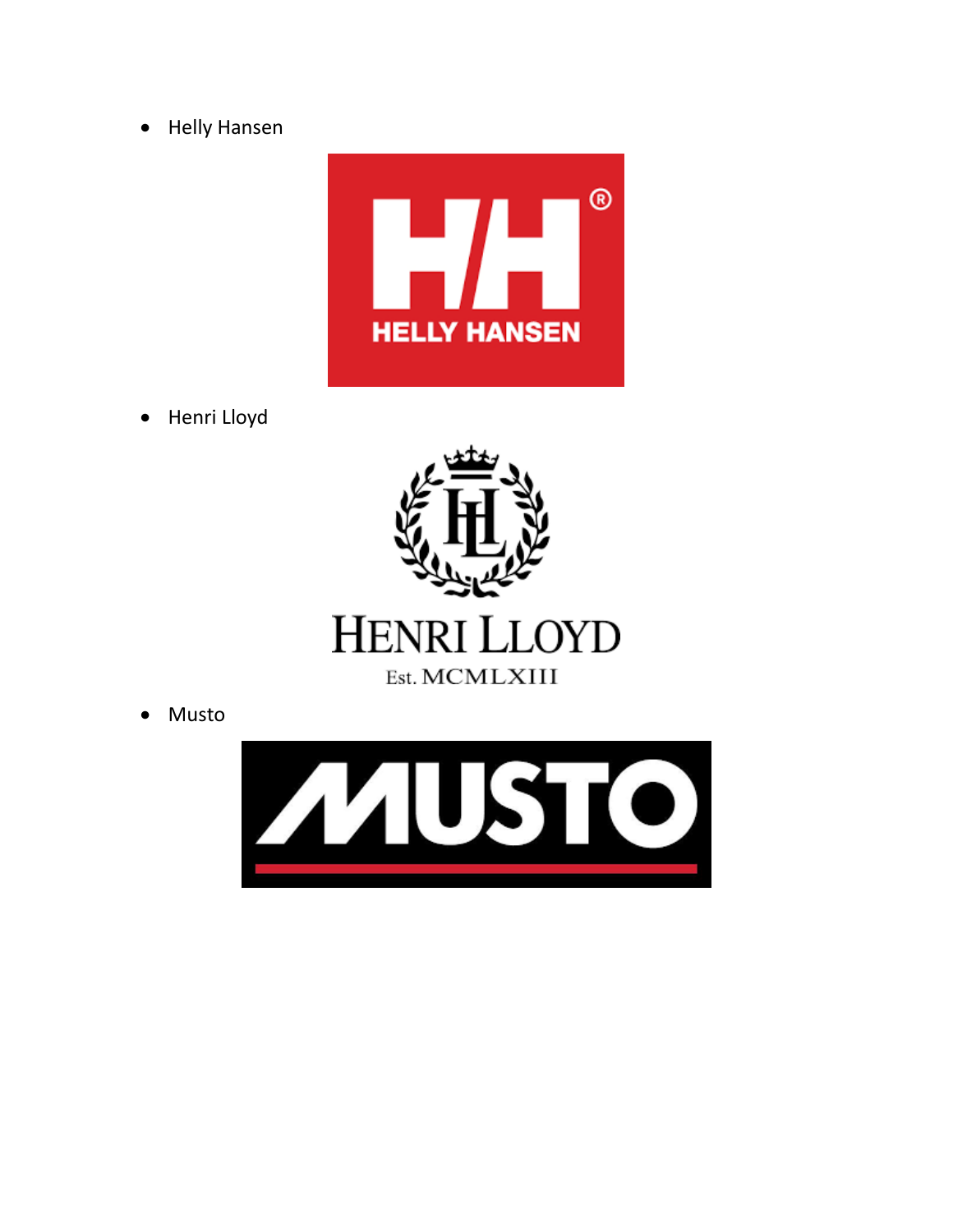• Patagonia



## **Gear Recommendations for Beginner Sailors**

- Life Jackets (Required- must be a Coast Guard Approved Type III)
	- o Does not have to be a "sailing" life jacket as long as it is a vest type jacket.
	- o Sizing: must fit snug and when pulled up, shoulder straps must not go over ears
	- o Bargain Brands: Stohlquist, West Marine, Onyx
	- o Other Brands: Gill, Astral VTV, Zhik (must verify coast guard approval)
- Sailing Shoes (Required)
	- o MUST BE CLOSE TOED
	- o Sneakers work
	- o Dingy Boot Brands: Gill, Zhik